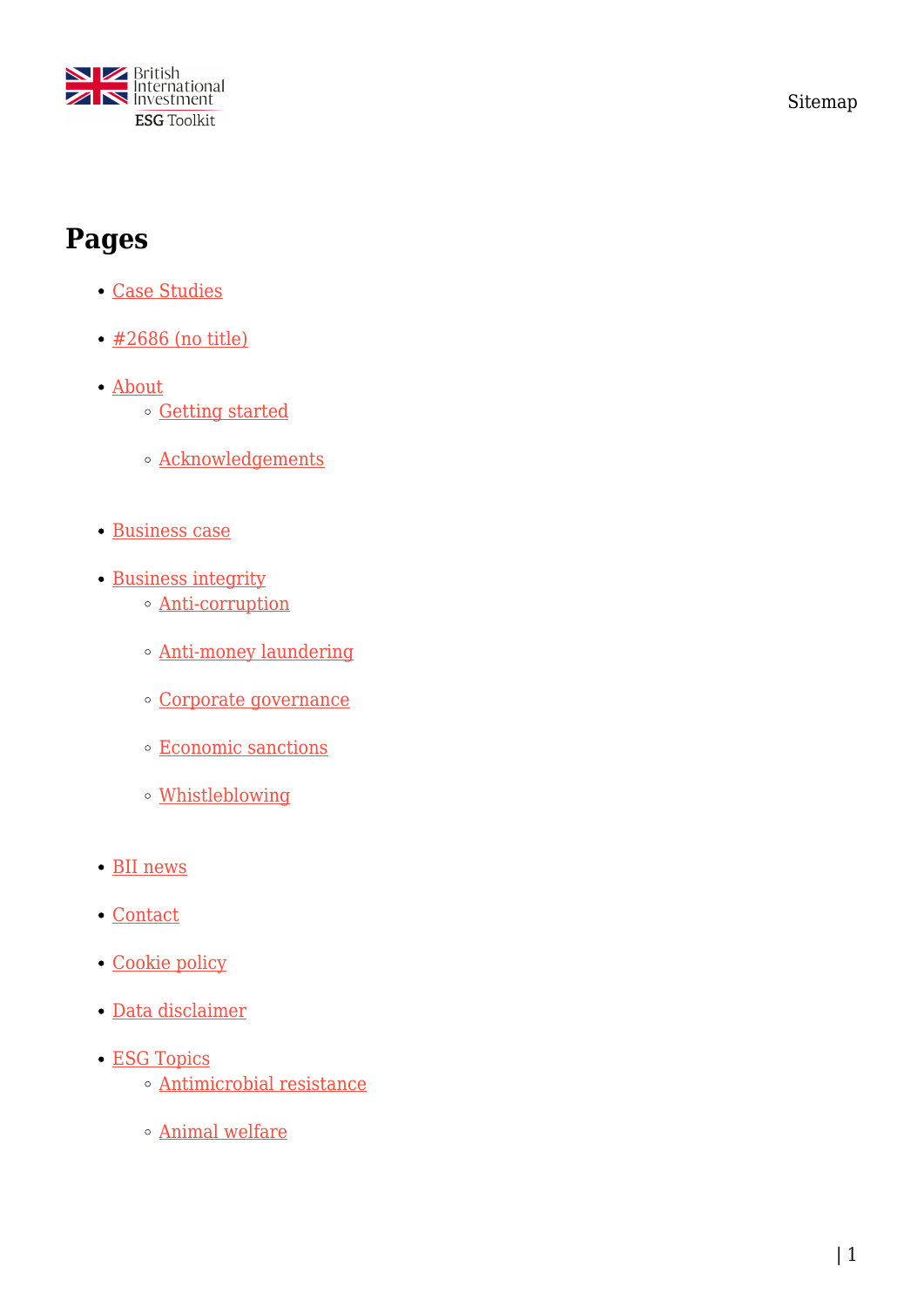

- **[Biodiversity conservation](https://toolkit.bii.co.uk/esg-topics/biodiversity-conservation/)**
- [Climate change](https://toolkit.bii.co.uk/esg-topics/climate-change/)
- [Community health, safety and security](https://toolkit.bii.co.uk/esg-topics/community-health-safety-security/)
- [Company ESG management systems](https://toolkit.bii.co.uk/esg-topics/company-esms/)
- [Cultural heritage](https://toolkit.bii.co.uk/esg-topics/cultural-heritage/)
- [Cumulative impacts](https://toolkit.bii.co.uk/esg-topics/cumulative-impacts/)
- [External stakeholder engagement](https://toolkit.bii.co.uk/esg-topics/external-stakeholder-engagement/)
- [Disability Inclusion](https://toolkit.bii.co.uk/es-topics/disability-inclusion/)
- [Gender](https://toolkit.bii.co.uk/esg-topics/gender/)
- o [Human rights](https://toolkit.bii.co.uk/esg-topics/human-rights/)
- [Gender-based violence and harassment](https://toolkit.bii.co.uk/esg-topics/gender-based-violence-and-harassment/)
- [Indigenous peoples](https://toolkit.bii.co.uk/esg-topics/indigenous-peoples/)
- [Labour standards](https://toolkit.bii.co.uk/esg-topics/labour-standards/)
- [Land acquisition and involuntary resettlement](https://toolkit.bii.co.uk/esg-topics/land-acquisition/)
- o [Modern slavery](https://toolkit.bii.co.uk/es-topics/managing-the-risk-of-modern-slavery/)
- [Occupational health and safety](https://toolkit.bii.co.uk/esg-topics/occupational-health-and-safety/)
- [Pollution prevention](https://toolkit.bii.co.uk/esg-topics/pollution-prevention/)
- [Resource efficiency and the circular economy](https://toolkit.bii.co.uk/esg-topics/resource-efficiency/)
- o [Supply chains](https://toolkit.bii.co.uk/esg-topics/supply-chains/)
- [Waste management](https://toolkit.bii.co.uk/esg-topics/waste-management/)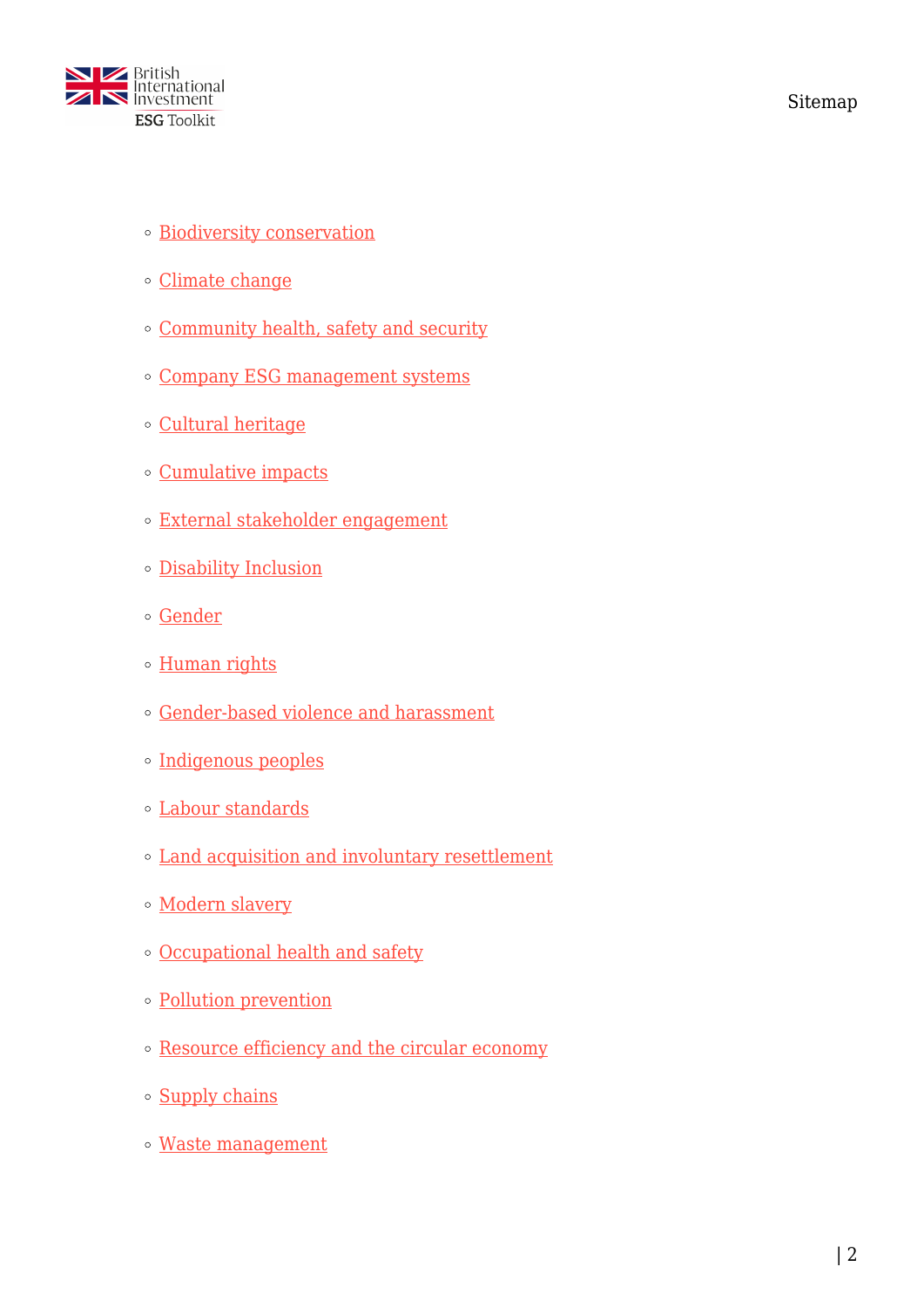

Sitemap

- [ESG Community Network](https://toolkit.bii.co.uk/esg-community-network/)
- [Glossary](https://toolkit.bii.co.uk/glossary/)
- [Home](https://toolkit.bii.co.uk/)
- [Investment cycle](https://toolkit.bii.co.uk/investment-cycle/)
	- [Screening and categorisation](https://toolkit.bii.co.uk/investment-cycle/screening-and-categorisation/)
	- [Due diligence](https://toolkit.bii.co.uk/investment-cycle/due-diligence/)
	- o [Investment decision](https://toolkit.bii.co.uk/investment-cycle/investment-decision/)
	- o [Investment agreement](https://toolkit.bii.co.uk/investment-cycle/investment-agreement/)
	- [Ownership and monitoring](https://toolkit.bii.co.uk/investment-cycle/ownership-and-monitoring/)
	- [Exit](https://toolkit.bii.co.uk/investment-cycle/exit/)
	- [BII guidance](https://toolkit.bii.co.uk/investment-cycle/cdc-guidance/)
		- [Site visits](https://toolkit.bii.co.uk/investment-cycle/cdc-guidance/site-visits/)
		- [Specialist E&S assessments](https://toolkit.bii.co.uk/investment-cycle/cdc-guidance/es-assessments/)
		- [Working with consultants](https://toolkit.bii.co.uk/investment-cycle/cdc-guidance/consultants/)
		- **ESG** action plans
		- [Assessing commitment, capacity and track record](https://toolkit.bii.co.uk/investment-cycle/cdc-guidance/commitment/)
		- [Working with management](https://toolkit.bii.co.uk/investment-cycle/cdc-guidance/management/)
- [Legal disclaimer](https://toolkit.bii.co.uk/legal-disclaimer/)
- [Management systems](https://toolkit.bii.co.uk/management-systems/) [Getting started](https://toolkit.bii.co.uk/management-systems/getting-started/)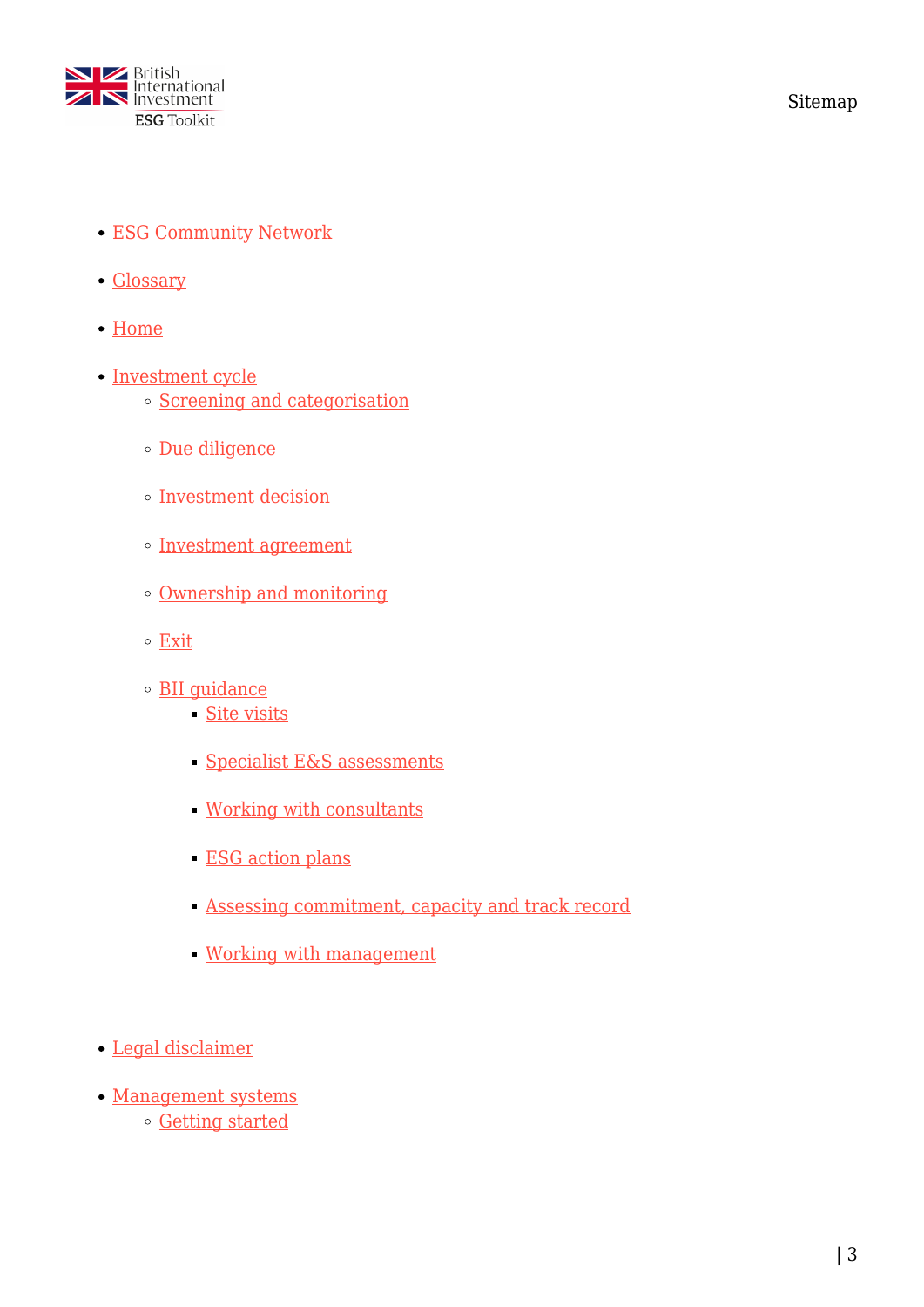

- [Fund E&S management systems](https://toolkit.bii.co.uk/management-systems/fund-esms/)
	- [E&S policy](https://toolkit.bii.co.uk/management-systems/fund-esms/es-policy/)
	- [Roles, responsibilities and oversight](https://toolkit.bii.co.uk/management-systems/fund-esms/responsibilities/)
	- [Procedures](https://toolkit.bii.co.uk/management-systems/fund-esms/procedures/)
	- [Performance management](https://toolkit.bii.co.uk/management-systems/fund-esms/performance/)
	- [External stakeholder engagement](https://toolkit.bii.co.uk/management-systems/fund-esms/stakeholders/)
- [Fund BI management systems](https://toolkit.bii.co.uk/management-systems/fund-gbims/)
	- [Business integrity policies](https://toolkit.bii.co.uk/management-systems/fund-gbims/bi-policies/)
	- [Roles, responsibilities and oversight](https://toolkit.bii.co.uk/management-systems/fund-gbims/responsibilities/)
	- [Procedures](https://toolkit.bii.co.uk/management-systems/fund-gbims/procedures/)
	- [Performance management](https://toolkit.bii.co.uk/management-systems/fund-gbims/performance/)
	- [External stakeholder management](https://toolkit.bii.co.uk/management-systems/fund-gbims/stakeholders/)
- [Impact management systems](https://toolkit.bii.co.uk/management-systems/impact-funds/)
- [Microfinance funds](https://toolkit.bii.co.uk/management-systems/microfinance-funds/)
- [Company E&S management systems](https://toolkit.bii.co.uk/management-systems/company-esms/)
- [Board oversight of ESG](https://toolkit.bii.co.uk/management-systems/board-oversight-of-esg/)
- [Modern Slavery Act](https://toolkit.bii.co.uk/modern-slavery-act/)
- [Reference materials](https://toolkit.bii.co.uk/reference-materials/)
- [Sector profiles](https://toolkit.bii.co.uk/sector-profiles/)
	- [Agriculture and aquaculture](https://toolkit.bii.co.uk/sector-profiles/agriculture-and-aquaculture/)